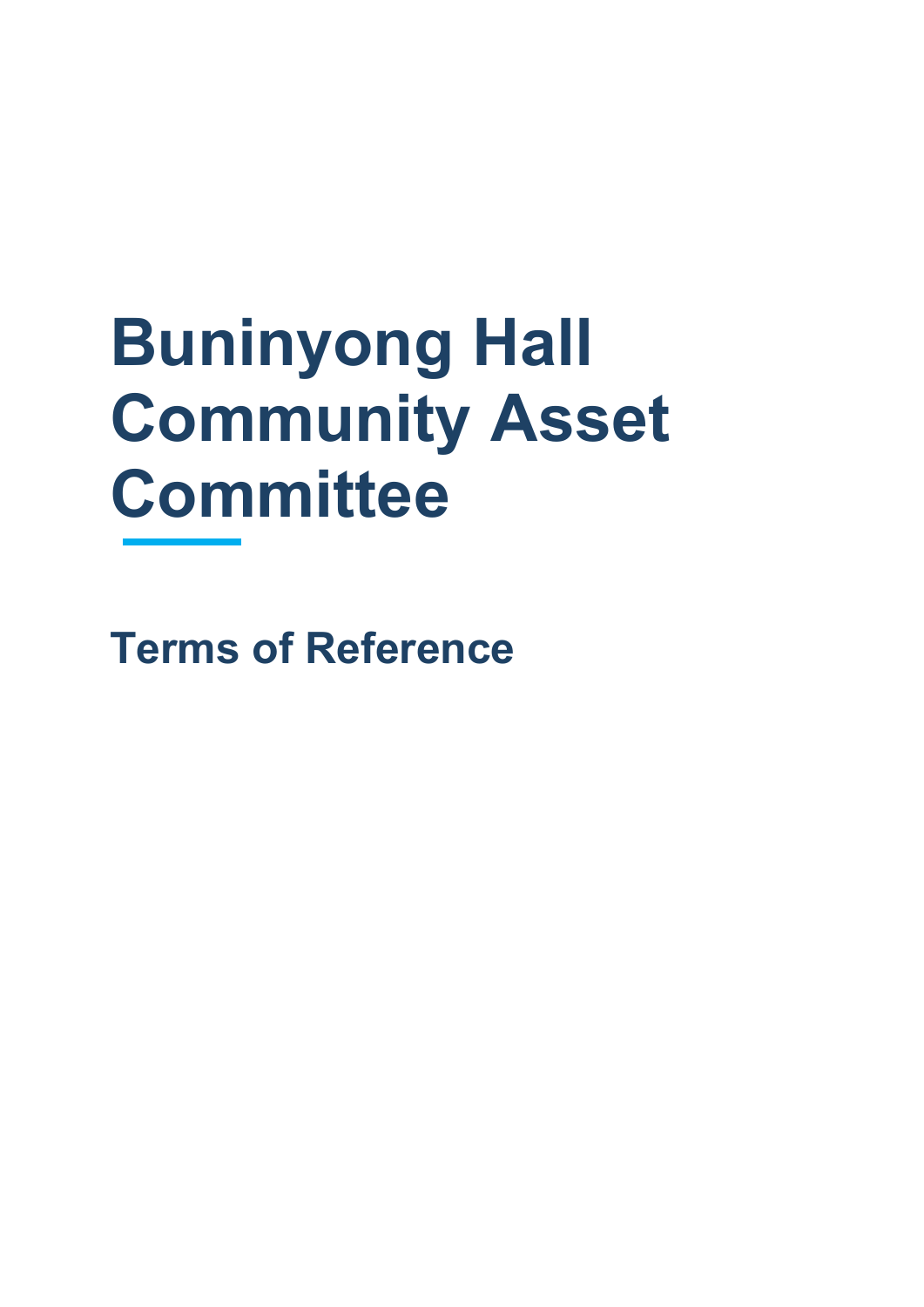

# **Contents**

| 1.               |  |
|------------------|--|
| 2.               |  |
| $\overline{3}$ . |  |
| $\overline{4}$ . |  |
| 5 <sub>1</sub>   |  |
| 6.               |  |
| $\overline{7}$ . |  |
| 8.               |  |
| 9.               |  |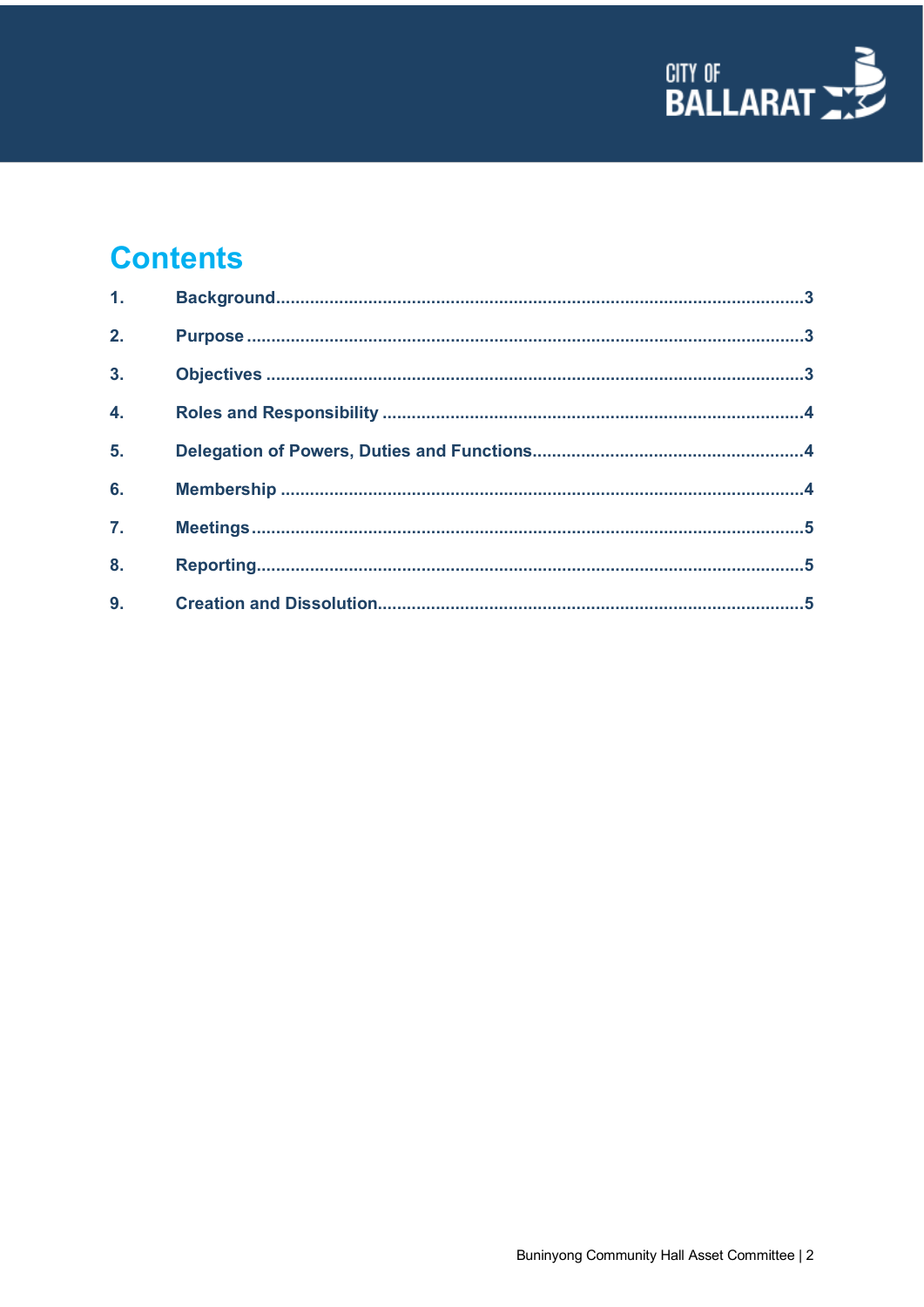

#### <span id="page-2-0"></span>**1. Background**

- 1.1. By this Terms of Reference document, the Ballarat City Council (Council) establishes the Buninyong Hall Community Asset Committee (Committee) pursuant to section 65 of the *Local Government Act 2020* (the Act). The Committee is established for the management of the Community Asset known as the Buninyong Hall.
- 1.2. The members of a Community Asset Committee have the powers, duties and functions as contained in the Instrument of Delegation from the Chief Executive Officer under section 47(1)(b) of the Act and as set out in these Terms of Reference. These Terms of Reference set out the structure and basis on which the Committee can operate on behalf of Council.
- 1.3. These Terms of Reference are authorised by a resolution (R203/20) of Council passed on 12 August 2020.

#### <span id="page-2-1"></span>**2. Purpose**

The Committee is established for the purpose of:

2.1 Encouraging use of the Buninyong Hall by the local community and to promote the role played by the hall in enabling engaged participation in community life

#### <span id="page-2-2"></span>**3. Objectives**

The objectives of the Committee are:

- 3.1 Determine hiring fees for the Hall
- 3.2 Develop a public awareness and advertising program relating to the Hall designed to increase community use of the Hall.
- 3.3 Manage bookings for the Hall.
- 3.4 Draft, with the agreement of Council, a Hall hiring agreement.
- 3.5 Identify maintenance needs, prioritise maintenance actions and provide details of remedial actions in annual report to Council.
- 3.6 Be responsible for specific maintenance of the Hall and grounds as outlined in the City of Ballarat Facility Maintenance Schedule (addendum1).
- 3.7 Ensure that Council is made aware of any matters that could have an impact on the Hall or its users.
- <span id="page-2-3"></span>3.8 Operate, as far as possible, on a self-sufficient basis.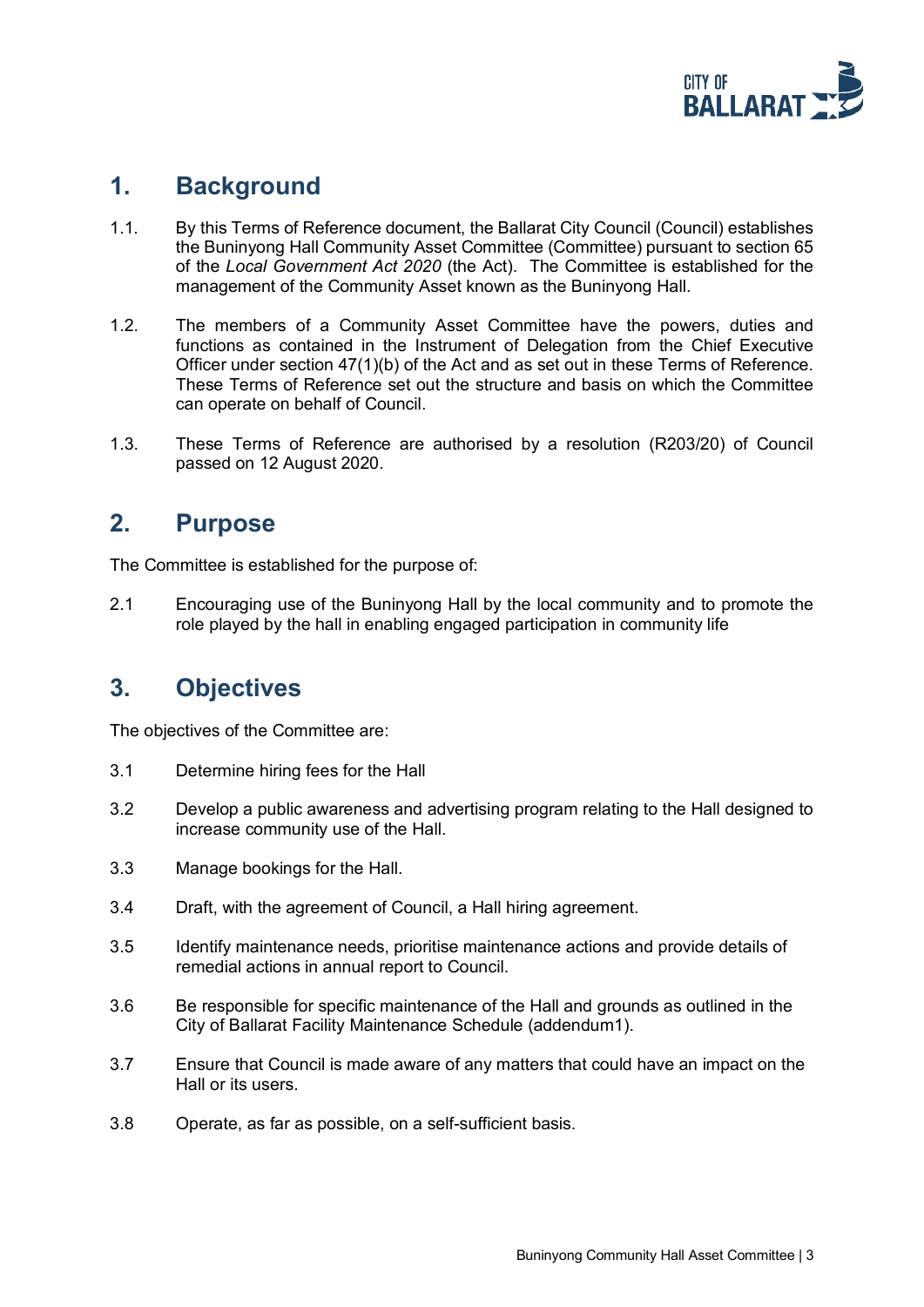

### **4. Roles and Responsibility**

The role of the Committee is:

- 4.1 to exercise the duties and functions, in accordance with these Terms of Reference and as permitted by the Instrument of Delegation; and
- 4.2 oversee the effective operation of the hall.

#### <span id="page-3-0"></span>**5. Delegation of Powers, Duties and Functions**

- 5.1 In order to fulfil and carry out its purposes and objectives the Chief Executive Officer may delegate to the members of the Community Asset Committee, pursuant to section 47(1)(b) of the *Local Government Act 2020*, the powers, duties and functions set out in the Instrument of Delegation passed at Council on 12 August 2020 (R206/20) and attached to these Terms of Reference.
- 5.2 The powers, duties and functions of Council conferred on the Committee by these Terms of Reference and Instrument of Delegation must be exercised in accordance with any guidelines or policies that Council may from time to time adopt.
- 5.3 Committee members are at all times expected to act in accordance with their responsibilities set out in Council's Governance Rules and the Committee Policy.

#### <span id="page-3-1"></span>**6. Membership**

- 6.1. The Committee will consist of a minimum of 5 community members appointed by Council.
- 6.2. The term of membership will be for a Council term. A re-appointment of committee members must occur by 30 June after each Council election
- 6.3. Council Officers who attend the meetings of the Committee are to provide advice and support to the Committee and are not considered Committee members and do not have voting rights.
- 6.4. Each member of the Committee has and may exercise one equal vote on any question before the Committee for determination.
- 6.5. Council will revise the membership and voting rights of each Committee member as it sees fit.
- 6.6. The Committee will elect a Chairperson at its first meeting. The election will be conducted in accordance with Council's Governance Rules.
- 6.7. If the Chairperson is absent from a Committee meeting, the Committee will select a temporary Chairperson to chair the Committee meeting.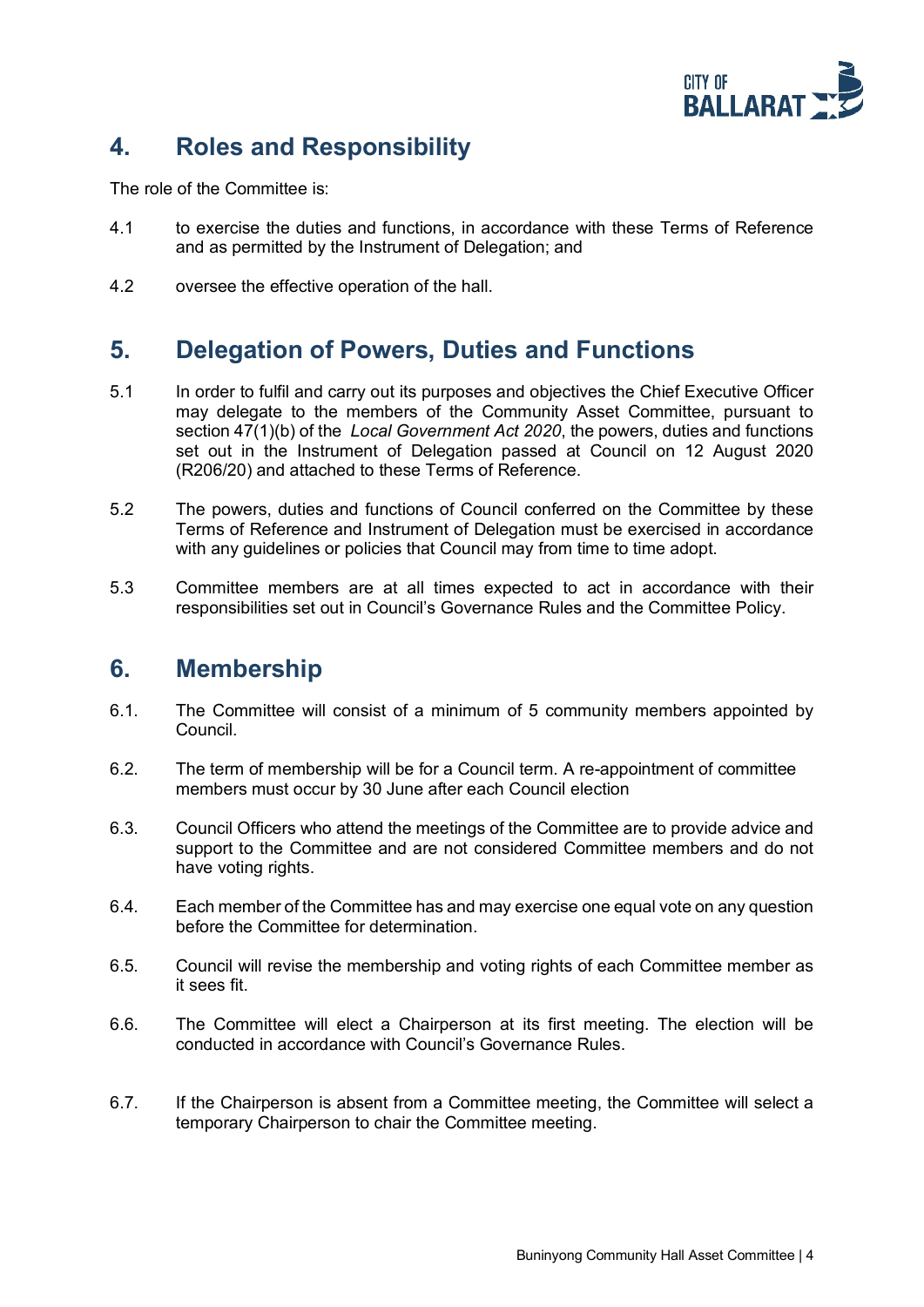

## <span id="page-4-0"></span>**7. Meetings**

- 7.1 Unless Council resolves otherwise, Committee meetings must be conducted in accordance with:
	- Council's Committee Policy; and
	- At the Committee's discretion, as exercised from time to time.
- 7.2 The Committee will meet bi-monthly, at least six times per year or as agreed by the Committee from time to time.
- 7.3 A quorum of the Committee will be half of the members plus one.
- 7.4 Voting will be by a majority of votes by a show of hands. Only members in attendance are entitled to vote. The Chairperson shall have the casting vote in the event of an equality of votes.

#### <span id="page-4-1"></span>**8. Reporting**

The Committee is responsible for taking proper minutes of all meetings and preparing reports for the Committee's consideration in accordance with:

- 8.1 Council's Governance Rules as determined by Council;
- 8.2 Council's Committee Policy;
- 8.3 the Committee's discretion, as exercised from time to time;
- 8.4 Minutes of Committee meetings must be forwarded to the Statutory Compliance Unit immediately after adoption by the Committee.
- 8.5 An annual report on the Committees activities and finances must be reported to Statutory Compliance no later than 30 August each year

#### <span id="page-4-2"></span>**9. Creation and Dissolution**

- 9.1 By these Terms of Reference, the:
	- 9.1.1 Committee is established; and
	- 9.1.2 powers, duties and functions of the Committee members, as set out in the Instrument of Delegation, are delegated.
- 9.2 These Terms of Reference
	- 9.2.1 come into force immediately when the resolution of Council adopting them is made; and
	- 9.2.2 remain in force until Council determines to vary or revoke it.